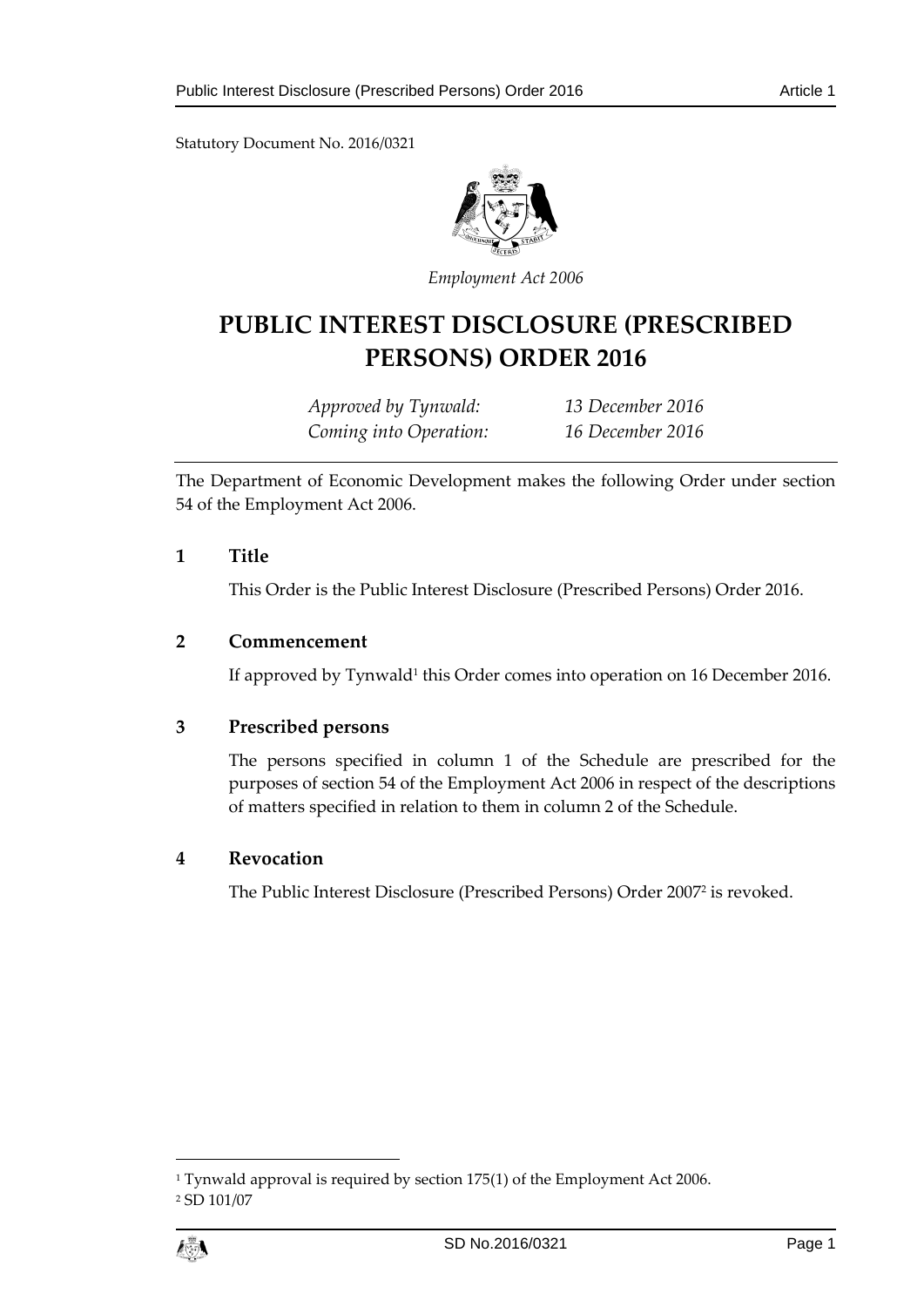**MADE 16 NOVEMBER 2016**

# **LAURENCE SKELLY**

*Minister for Economic Development*

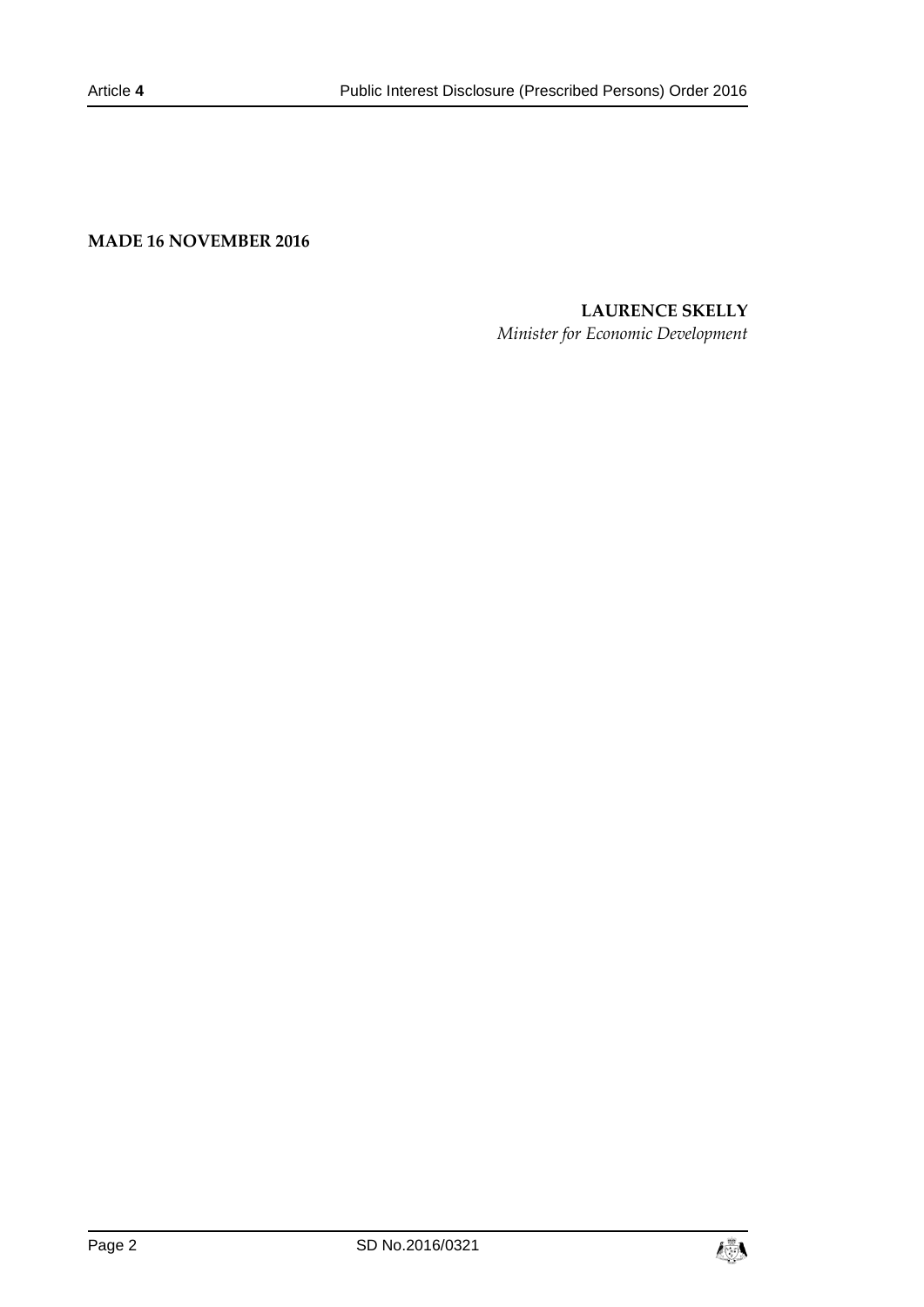#### **SCHEDULE**

#### [article 3]

# **PERSONS AND MATTERS PRESCRIBED FOR THE PURPOSES OF SECTION 54 OF THE EMPLOYMENT ACT 2006**

| Column <sub>1</sub>                | Column <sub>2</sub>                                                                                                                                                                                                      |
|------------------------------------|--------------------------------------------------------------------------------------------------------------------------------------------------------------------------------------------------------------------------|
| Person                             | Descriptions of matters                                                                                                                                                                                                  |
| <b>Attorney General</b>            | The proper administration of charities and of<br>funds given or held for charitable purposes.                                                                                                                            |
| Chief Registrar                    | Fraud, and other irregularities, relating to the<br>financial affairs of trade unions and employers'<br>associations (within the meaning of the Trade<br>Unions Act 1991).                                               |
| <b>Communications Commission</b>   | The provision and use of telecommunication<br>systems, telecommunication services and<br>telecommunication apparatus.                                                                                                    |
|                                    | Broadcasting and the provision of radio services.                                                                                                                                                                        |
| Department of Economic Development | The enforcement of the minimum wage pursuant<br>to the Minimum Wage Act 2001.                                                                                                                                            |
|                                    | Work permits, illegal working and duties upon<br>employees, employers and the self-employed<br>under the Control of Employment Act 2014.                                                                                 |
|                                    | The carrying on of employment agencies, and<br>employment businesses pursuant to the<br>Employment Agencies Act 1975.                                                                                                    |
|                                    | The requirement for compulsory insurance<br>pursuant to the Employers' Liability (Compulsory<br>Insurance) Act 1976.                                                                                                     |
|                                    | The operation of industrial and provident societies<br>(as defined by the Industrial and Building<br>Societies Act 1892).                                                                                                |
|                                    | Employers' obligations to provide itemised pay<br>statements, compliant written statements of the<br>main terms and conditions of employment, and<br>paid annual leave provision pursuant to the<br>Employment Act 2006. |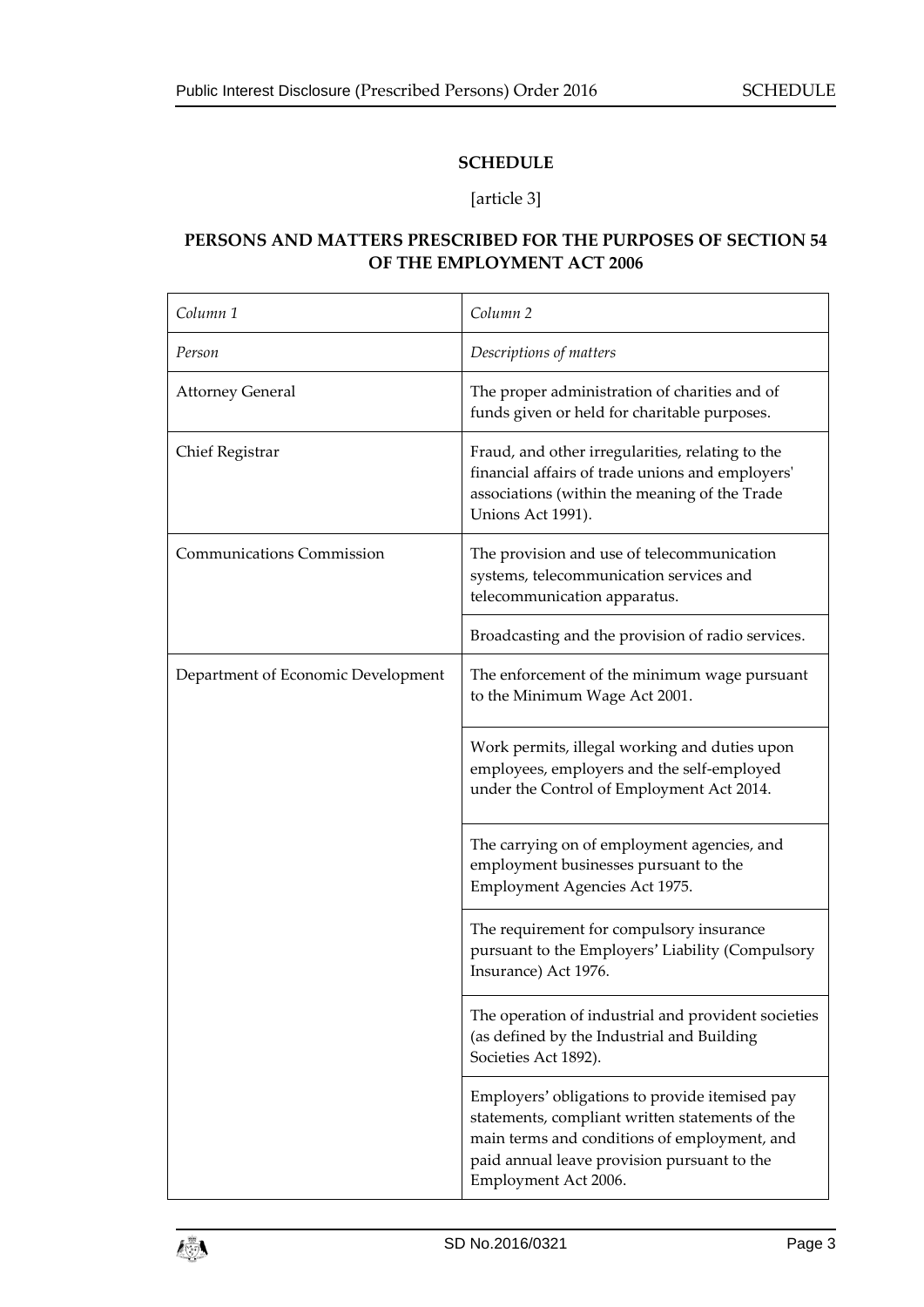| Column <sub>1</sub>                                | Column <sub>2</sub>                                                                                                                                                                                                                                                                                                                                                                                                                                                                                                                                                                                 |
|----------------------------------------------------|-----------------------------------------------------------------------------------------------------------------------------------------------------------------------------------------------------------------------------------------------------------------------------------------------------------------------------------------------------------------------------------------------------------------------------------------------------------------------------------------------------------------------------------------------------------------------------------------------------|
| Person                                             | Descriptions of matters                                                                                                                                                                                                                                                                                                                                                                                                                                                                                                                                                                             |
|                                                    | Compliance with the requirements of merchant<br>shipping law, including marine pollution,<br>maritime safety and maritime security (other than<br>port security).                                                                                                                                                                                                                                                                                                                                                                                                                                   |
|                                                    | Compliance with the requirements of civil aviation<br>legislation, including aviation safety and security.                                                                                                                                                                                                                                                                                                                                                                                                                                                                                          |
| Department of Environment, Food and<br>Agriculture | Acts or omissions which have an actual or<br>potential effect on the environment or the<br>management or regulation of the environment.                                                                                                                                                                                                                                                                                                                                                                                                                                                             |
|                                                    | Matters which may affect the health of any<br>member of the public in relation to the<br>consumption of food (within the meaning of the<br>Food Act 1996) and other matters concerning the<br>protection of the interests of consumers in relation<br>to food.                                                                                                                                                                                                                                                                                                                                      |
|                                                    | Matters which may affect the health or safety of<br>any individual at work, and matters which may<br>affect the health or safety of any member of the<br>public arising out of or in connection with the<br>activities of persons at work.                                                                                                                                                                                                                                                                                                                                                          |
|                                                    | Matters which may affect the planning and<br>building control processes as set out in the Town<br>and Country Planning Act 1999 and the Building<br>Control Act 1991.                                                                                                                                                                                                                                                                                                                                                                                                                               |
| Department of Health and Social Care               | Matters relating to:<br>a) a care service (within the meaning of the<br>Regulation of Care Act 2013);<br>b) the provision and regulation of services<br>provided under the National Health Service Act<br>2001;<br>c) the regulation of:<br>(i) health care professionals (within the<br>meaning of the Health Care Professionals<br>Act 2014);<br>(ii) registered dentists and registered<br>dental care professionals (within the<br>meaning of the Dental Act 1985); and<br>(iii) registered opticians and registered<br>dispensing opticians (within the meaning<br>of the Opticians Act 1996). |

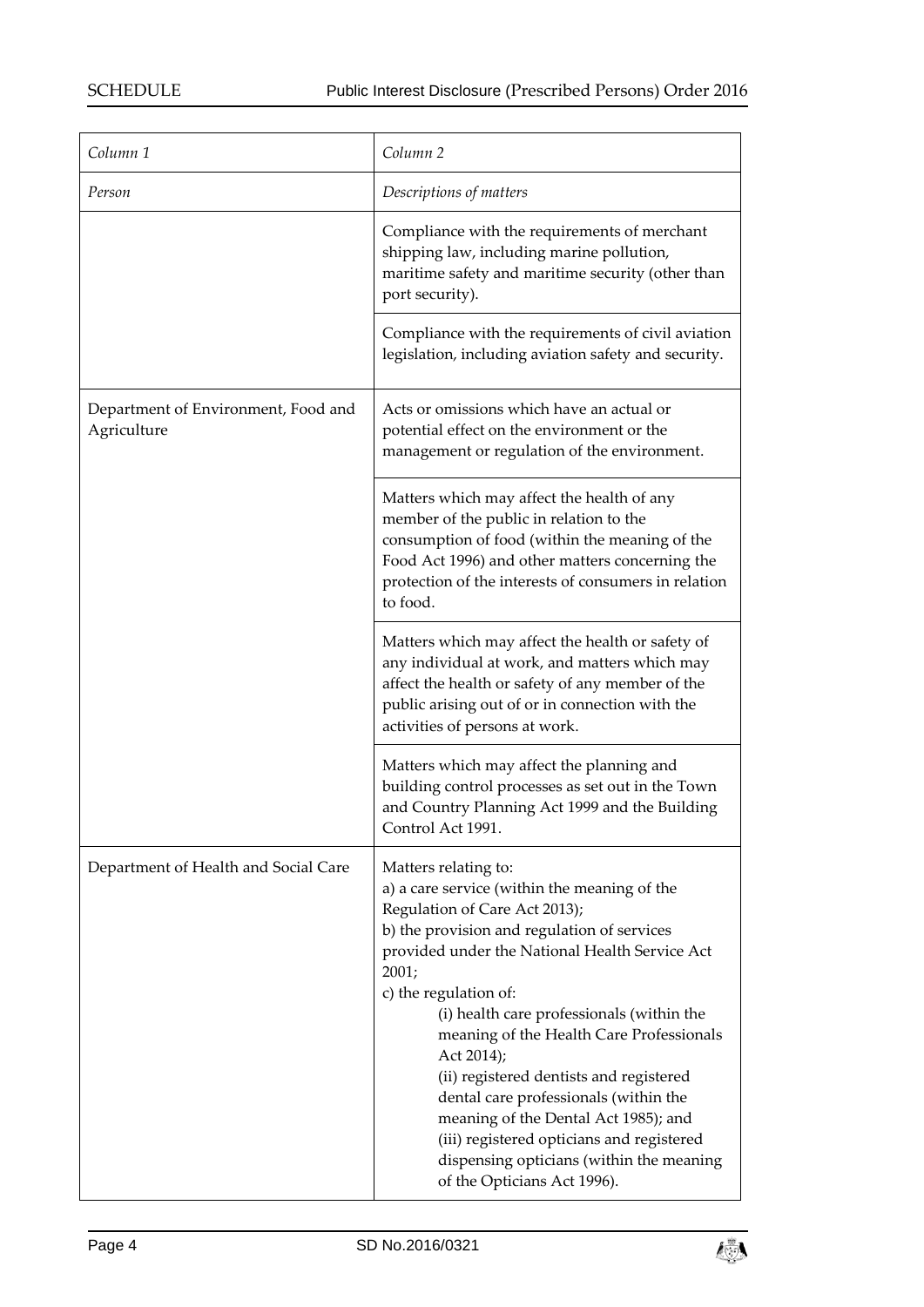| Column <sub>1</sub>                      | Column <sub>2</sub>                                                                                                                                                                                                                                                            |
|------------------------------------------|--------------------------------------------------------------------------------------------------------------------------------------------------------------------------------------------------------------------------------------------------------------------------------|
| Person                                   | Descriptions of matters                                                                                                                                                                                                                                                        |
| Isle of Man Financial Services Authority | The carrying on of regulated activities (within the<br>meaning of the Financial Services Act 2008).                                                                                                                                                                            |
|                                          | Money laundering, terrorist financing, financing of<br>proliferation of weapons of mass destruction,<br>financial crime, and other serious financial<br>misconduct, in connection with activities regulated<br>or overseen by the Isle of Man Financial Services<br>Authority. |
|                                          | The undertaking of a designated business (within<br>the meaning of the Designated Businesses<br>(Registration and Oversight) Act 2015).                                                                                                                                        |
|                                          | The carrying on of insurance business, or the<br>business of an insurance manager or insurance<br>intermediary (within the meaning of the Insurance<br>Act 2008).                                                                                                              |
|                                          | Auditors that are registered as recognised auditors<br>under section 14G of the Companies Act 1982, or<br>authorised under section 14E of that Act.                                                                                                                            |
|                                          | Matters relating to collective investment schemes<br>(within the meaning of the Collective Investment<br>Schemes Act 2008) and administrators, asset<br>managers, custodians or other functionaries<br>appointed to such schemes.                                              |
|                                          | Matters relating to retirement benefits schemes<br>(within the meaning of the Retirement Benefit<br>Schemes Act 2000), including the management and<br>administration of such schemes.                                                                                         |
|                                          | The operation of a credit union.                                                                                                                                                                                                                                               |
| Isle of Man Information Commissioner     | Compliance with the requirements of the Data<br>Protection Act 2002 and the Freedom of<br>Information Act 2015.                                                                                                                                                                |
| Isle of Man Office of Fair Trading       | Matters concerning the sale of goods or the supply<br>of services which adversely affect the interests of<br>consumers.                                                                                                                                                        |
|                                          | Anti-competitive practices (within the meaning of<br>Part 2 of the Fair Trading Act 1996).                                                                                                                                                                                     |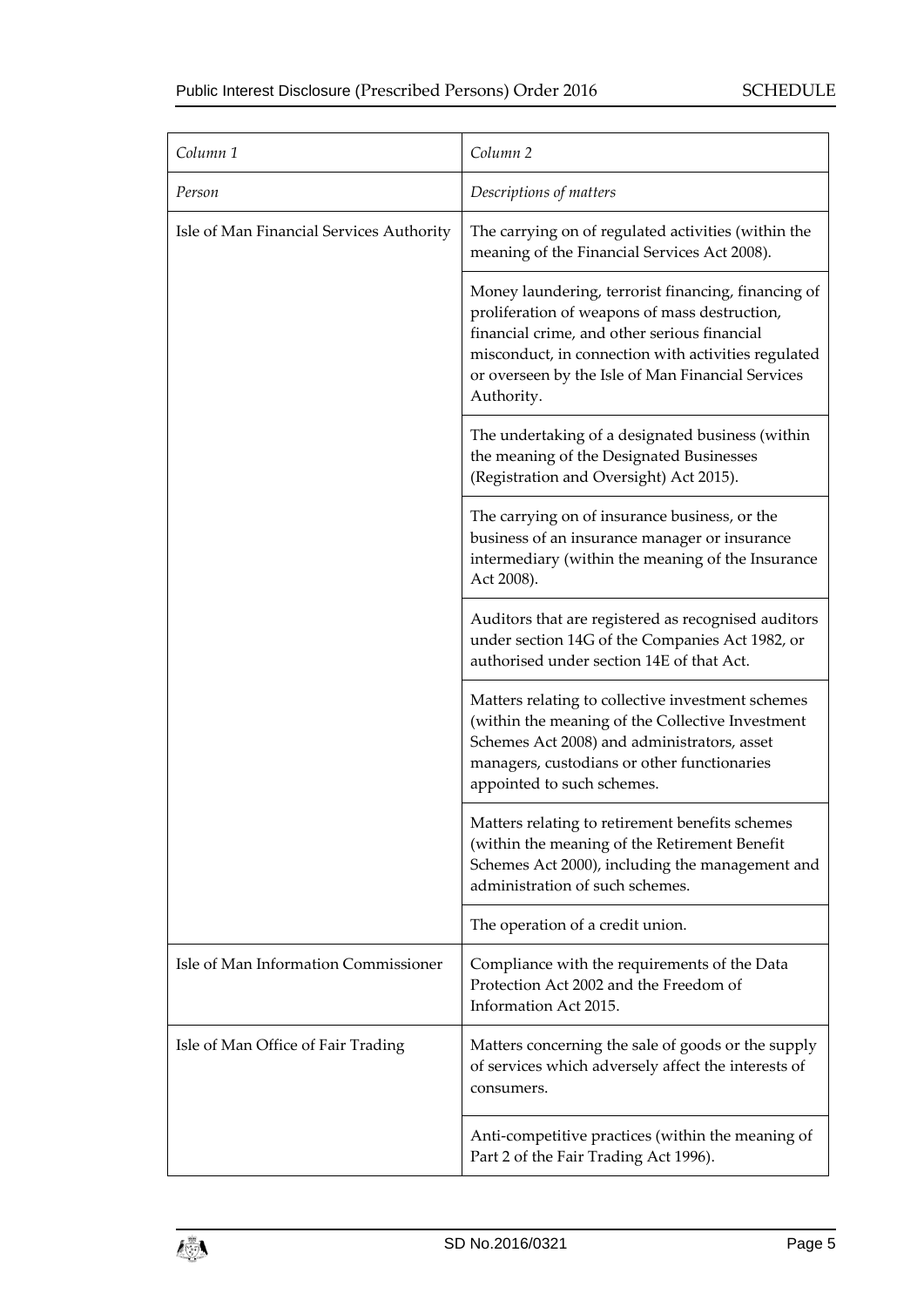| Column 1                                                      | Column <sub>2</sub>                                                                                                                                                                                                                                                                                      |
|---------------------------------------------------------------|----------------------------------------------------------------------------------------------------------------------------------------------------------------------------------------------------------------------------------------------------------------------------------------------------------|
| Person                                                        | Descriptions of matters                                                                                                                                                                                                                                                                                  |
|                                                               | Compliance with the requirements of any<br>legislation, including (not exhaustively) any<br>consumer protection, dangerous goods or public<br>health legislation, under which the Office<br>(including its duly authorised officers) has<br>enforcement (including civil sanctions)<br>responsibilities. |
|                                                               | Mediation of financial services disputes under<br>Schedule 4 of the Financial Services Act 2008.                                                                                                                                                                                                         |
| An auditor appointed under section 3 of<br>the Audit Act 2006 | The proper conduct of public business, value for<br>money, fraud and corruption in bodies, or by<br>persons, whose accounts are required to be<br>audited in accordance with the Audit Act 2006.                                                                                                         |
| Treasury                                                      | Social Security benefits.                                                                                                                                                                                                                                                                                |
|                                                               | Matters relating to occupational pension schemes<br>and other private pension arrangements.                                                                                                                                                                                                              |
|                                                               | The import and export of prohibited or restricted<br>goods (within the meaning of the Customs and<br>Excise Management Act 1986).                                                                                                                                                                        |
|                                                               | Income tax.                                                                                                                                                                                                                                                                                              |
|                                                               | Insider dealing.                                                                                                                                                                                                                                                                                         |
|                                                               | National insurance contributions.                                                                                                                                                                                                                                                                        |
|                                                               | Value added tax and duties of excise.                                                                                                                                                                                                                                                                    |